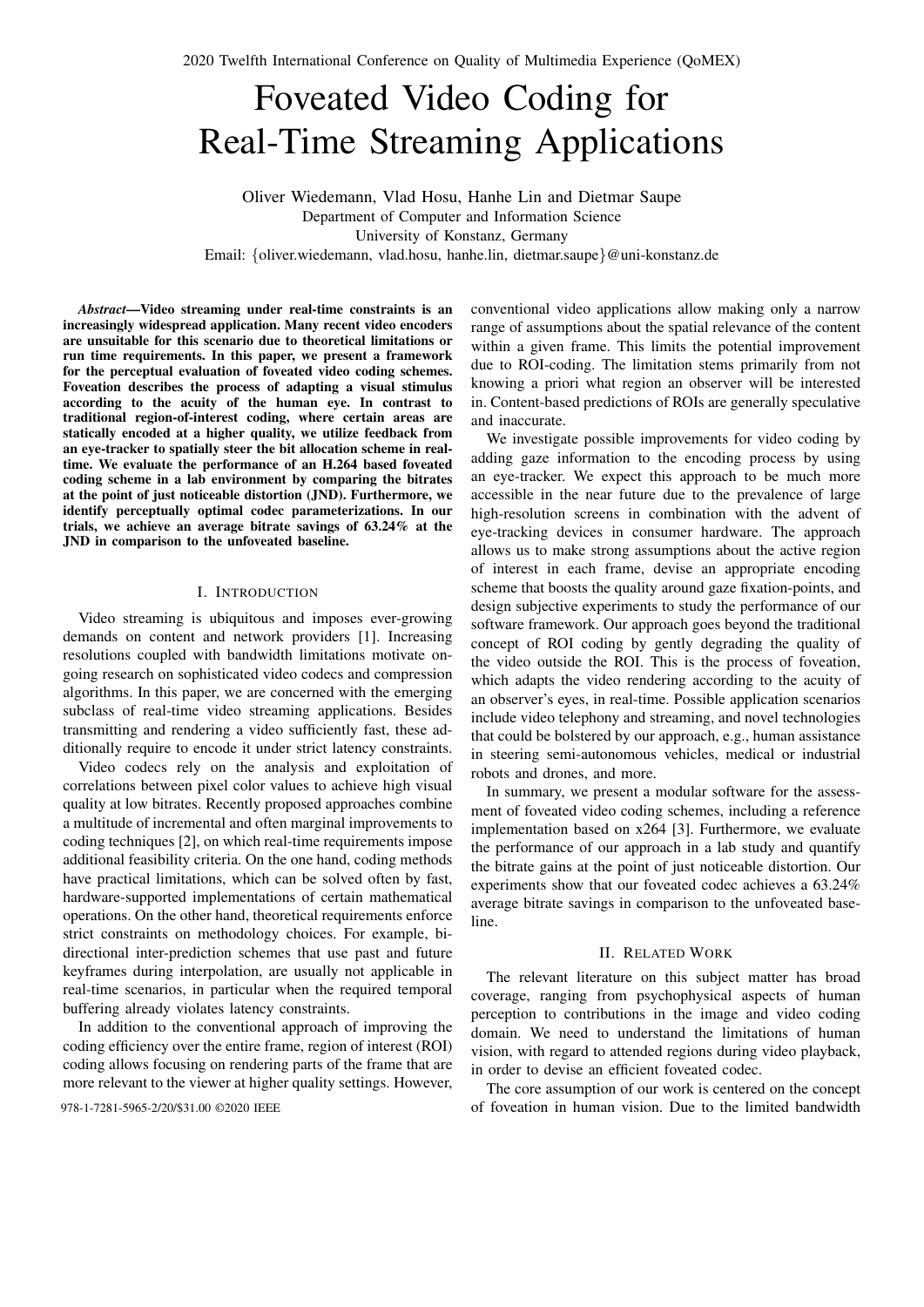of the optic nerve, the human eye encodes spatial information coming from the environment unevenly. The fovea, the central piece of the retina, has the highest visual acuity, whereas the acuity rapidly drops towards the periphery. An exhaustive depiction of the human visual system (HVS) is found in [4], of which the chapter on the retinal representation is seminal to this work. Further insight into the distribution of retinal cells, the foveal and peripheral density of cone receptors, is given in [5]; the latter also broaches on implications for the resolution capacity of the human eye from a theoretical perspective.

As the human eye perceives less information from the visual periphery, videos do not need to render all details in such regions. Adapting a visual stimulus relative to the acuity of the human eye is not a novel idea. Girod [6] discussed compression algorithms that exploit this peculiarity already in the late 80s. He considered the "usefulness of the approach [as] limited" due to encoding and transmission latencies, which may not be the case anymore three decades later. Wang et al. published an approach to a region of interest (ROI) coding in the context of embedded zerotree wavelet coding [7]. This methodology has seen successful applications for still images already [8]. When reviewing older contributions, one has to carefully distinguish between ROI coding and foveation, as the nomenclature is partially overlapping and ambiguous. For the purpose of this paper, foveation describes the process of adapting a visual stimulus according to the acuity of an observer's eyes, in real-time.

Foveation is currently popular in the domain of virtual reality [9]. The approach generally benefits from increasing screen sizes, as these allow to present a larger area in the peripheral regions of an observer's field of view.

The work of Illahi et al. [10] is closely related to ours. They present a streaming framework that utilizes foveation in the context of cloud gaming and evaluate its performance for different genres of video games. We aim to investigate a similar approach, but for the live streaming of natural videos. Thereby we hope to reduce subjective influences due to the less interactive nature of videos in comparison to computer games.

Arndt et al. [11] present a study on the perceptual impact of overlaying a low quality background stream with suitably cropped parts of a high quality video. However, the authors didn't address the difficulties imposed by compression: the cropping is happening on the client side, which has the HQ video readily available. There is also no mention of the influence on the bitrate, which is one of major reasons such a coding procedure would be applied in practice.

#### III. THE FFOVEATED SOFTWARE SUITE

The general idea of a software suite for subjective quality assessment of foveated video opens many engineering questions. Video data is seldom stored raw, due to the sheer file size, but instead as a compressed stream, together with audio tracks and possibly other metadata in multiplexed container formats. Furthermore, the goal of this project is not the development of



Fig. 1. General schematic of a transform-domain video encoder.

a novel codec per se, but the extension, utilization, and evaluation of existing methods. We aim for the ability to interface data formats and codec implementations in a flexible way. In an effort to keep our program extensible, we hence decided to build upon FFmpeg's [12] library collection. The source code of our implementation, which we call FFoveated, will be released to the community.

From a coarse perspective, FFoveated provides functionality to re-encode and display a given video in a foveated fashion. For this purpose, an eye-tracker permanently updates information about the user's gaze. FFoveated is codecagnostic in the sense that it passes all required information to the wrapper in libavcodec on a per-frame basis, where implementation-dependent handling has to happen. This is provided by a patch for FFmpeg, that allows utilizing the functionality provided around the AVFrameSideData struct. In order to reduce the intrinsic latency of the pipeline to a minimum, we implemented the reading and demultiplexing of a container file, decoding of the source video, foveated re-encoding, decoding of the foveated video and finally displaying the frames in independent threads. We utilize SDL [13] to keep rendering of AVFrames to the screen as well as event handling abstract and platform-independent. Our implementation was tested on Linux and MinGW [14].

#### *A. Codec Implementation: Foveation Using* x264

Following the codec-independent part, we will now describe how to steer the compression rate for a specific codec spatially. For this purpose, we chose x264 [3], an established implementation conforming to the H.264 [15] standard. The modus operandi of a lossy transform-domain encoder is outlined in Fig. 1. A large share of the bitrate reduction is realized through block quantization, which maps the frequency coefficients from a continuous domain to a discrete set of possible values. In the case of x264, the granularity of this process is governed by a quantization parameter  $qp$ , which ranges from 0 to 51. A higher *qp* results in a coarser quantization, thus a lower bitrate and reduced visual quality. This value is usually determined for each block through content-based heuristics, which assign, for instance, a lower bit budget to blocks with large motion vector magnitudes, as the eye is less sensitive to details in fast-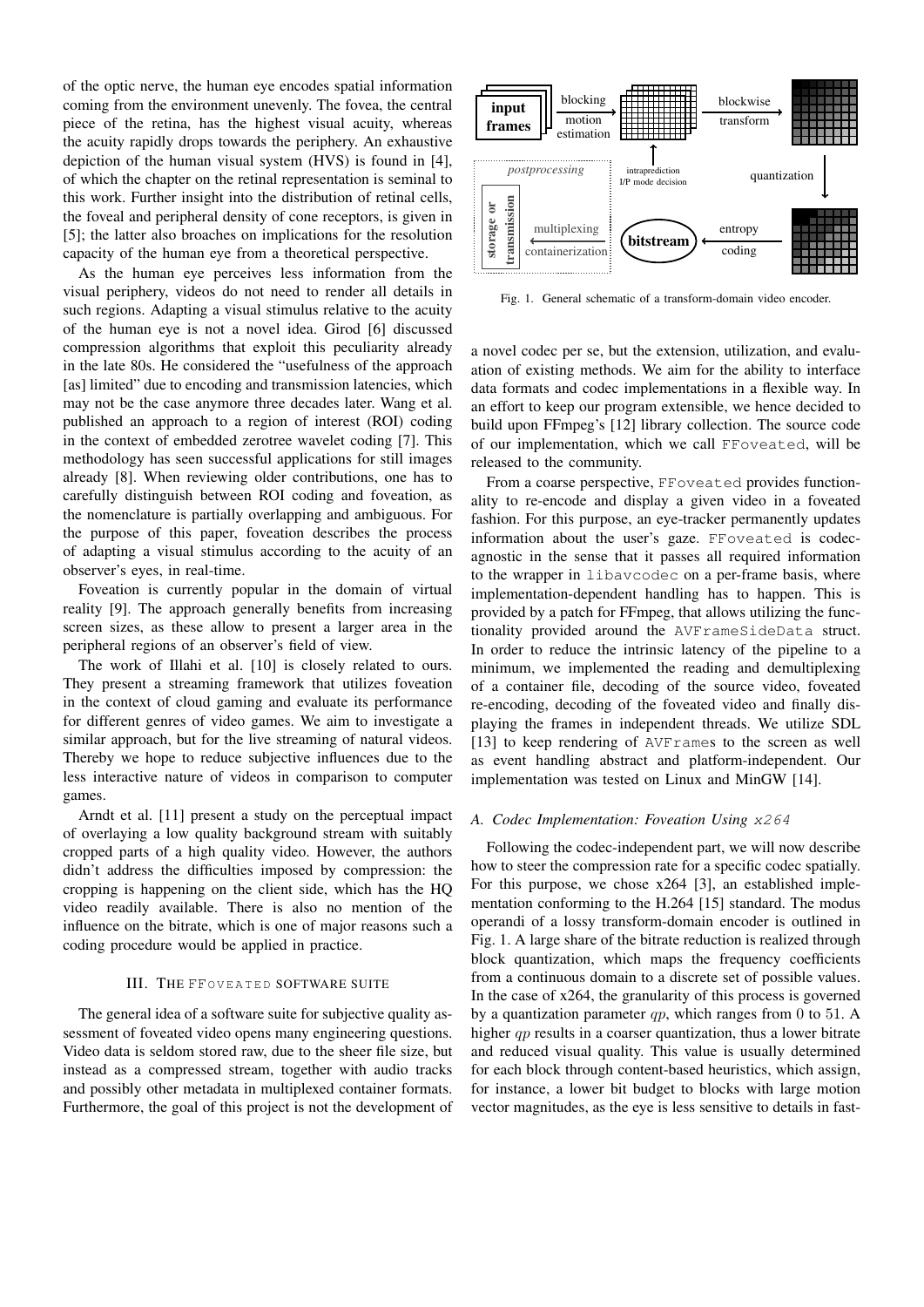

Fig. 2. Spatial distribution of the quality offset function  $\bar{q}$ .

moving parts of a video. We incorporate eye-tracking data by supplying an offset  $\bar{q}$  to qp.

$$
\bar{q}(x,y) = \delta \left( 1 - \exp \left( - \frac{(x - x_0)^2 + (y - y_0)^2}{2\sigma^2} \right) \right) \tag{1}
$$

This offset can be calculated for a macroblock at position  $(x, y)$  given a fixation point  $(x_0, y_0)$ , a standard deviation σ and a scale factor δ. A two dimensional Gaussian is a natural choice to model the spatial quality distribution given the circular shape of the fovea centralis [4]. As depicted in Fig. 2, our function of choice does not inflict a quantization penalty on the fixation point at  $(x_0, y_0)$ , where  $\bar{q} = 0$ .

Since the acuity of the human eye sharply drops around the fovea centralis [16], we chose to set  $\sigma$  to 2.5° of visual angle. The choice is based on the characteristics of the retina, but still an approximation, as the perceptual impact of  $\bar{q}$  is content dependent. Under these premises, the question is how to choose  $\delta$  such that the bitrate is minimized without introducing overly-disturbing artifacts in the peripheral regions.

We adapted the default settings of x264 in the following way. The group of picture (GOP) size limit is set to only three frames in comparison to the default of 250. This enforces frequent I-frames, which prevents quantization artifacts from remaining visible for an extended period of time in the event of saccades. Our strategy is similar to the one used by Lungaro et al. [17], who experimented with frequent I-frames in the context of quality switching problems occurring in head mounted virtual reality streaming. Additionally, it serves as mitigation to packet-loss-induced stalling during network streaming. We are aware that this choice influences the visual quality in the peripheral regions, as it increases the frequency at which flickering at GOP transitions occurs. The effect on perceptual quality is probably positive. This is a tradeoff, in which the bitrate penalty for I frames has to be balanced with the perceptual effects of larger GOPs.

We chose the *ultrafast* encoder preset and enabled the *zerolatency* tuning option. Adaptive quantization has to be enabled to utilize foveation, and we set the *variance* aq-mode.

Notably, this implementation does not break the H.264 specification and that the resulting videos can hence be displayed with any standard-conforming player.

## IV. PERCEPTUAL QUALITY IN FOVEATED CODING

The human eye with the complementary neuro-visual system is the final recipient of visual media. Therefore, performance improvements in coding have to be measured in terms of bitrate gains relative to the impact on subjectively perceived quality. Automated assessment of image and video quality is an active field of research. Current developments in this domain are focused on the creation of databases, e.g., [18]–[22] and the utilization of machine-learning algorithms [23]–[26] to predict subjective scores for images and videos. While the challenges in this field are far from being solved for traditional video codecs, foveation adds yet another layer of complexity to the problem. The deliberate introduction of degradations in certain regions of a video requires a spatial weighing of local quality scores with regard to their significance for the observer.

To a certain degree, foveation reduces the repeatability of quality assessment studies, as it introduces a feedback loop that modifies the media item under inspection. In contrast to non-foveated coding, it is not currently possible to run largescale studies on crowdsourcing platforms, as eye-tracking hardware is not yet common enough in consumer hardware. Therefore, the practical feasibility of lab studies is another factor when choosing a study methodology.

The notion of just noticeable difference [27] is relevant in the context of comparative multi-stimuli experiments, but can be adapted to single-stimulus scenarios in the sense of a *just noticeable distortion* (JND) [28]. A study participant is required to indicate whether noticeable distortions are present in a displayed video. This approach is promising for the quality assessment of foveated videos in general, and the definition of a just-noticeable maximal quality difference  $\delta$  in particular.

We hypothesize that our algorithm performs well for scenes where the predominant salient region is confined to a small area surrounded by a tranquil background. However, videos with regions in an observer's peripheral vision that suddenly attract attention might pose a challenge, as frequent saccadic eye movement over larger spatial distances could expose severe compression artifacts to the observer.

## V. SUBJECTIVE STUDY

We conducted a subjective study in a controlled lab environment in order to evaluate the performance of our implementation. For this purpose, we installed a color-calibrated HP Z31x screen in a room with solely artificial illumination to avoid inconsistencies caused by daylight changes. Gaze data was gathered with an SMI Red250mobile eye-tracker.

We utilized the undistorted source files taken from the VQEG JEG Hybrid [29] dataset for our experiments. The 10 videos have a length of 10 seconds each and have been recorded at a resolution of  $1920 \times 1080$  pixels with a framerate of 25 fps. The dataset was originally intended for the development of video quality assessment algorithms but provided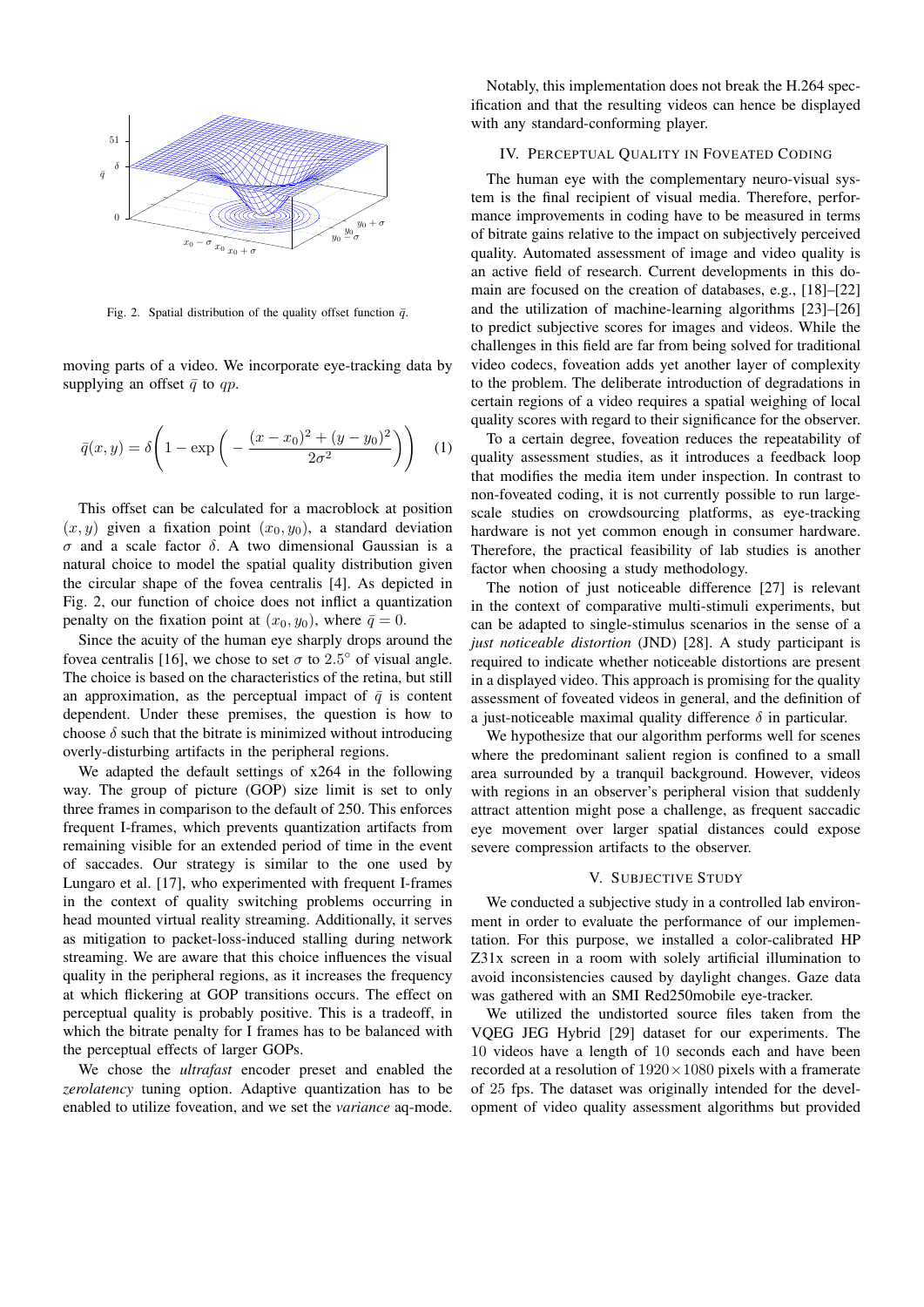

Fig. 3. Interactions for source #3: The horizontal axis enumerates all possibly displayed frames. Each vertical bar indicates the beginning of a new repetition. Colors encode unique participants. An ×-marker is placed for each *interaction*. Upward and downward triangles denote the δ-range per user, from the lowest to the highest possible value within a repetition. The grey lines indicate the .25 and the .1 JND for this source over all participants and repetitions.

a sufficiently suitable test set for our application scenario. It contains diverse scene types that might affect gaze behavior in various ways, thus exposing the benefits and shortcomings of our implementation.

The experimental procedure is as follows. After an introduction to the task and the required setup of the eye-tracker, we present each source video for a total of 10 *repetitions*. During each *repetition*, we increase  $\delta$  by adding  $\delta_{\uparrow}$  every  $\Delta f$  frames. Initially, at the beginning of the first *repetition* of each *source*,  $\delta$  is set to 0, which means that no foveation is happening.

| l rep            |    |            |                   |                     |   |                   |                 |              |  |
|------------------|----|------------|-------------------|---------------------|---|-------------------|-----------------|--------------|--|
|                  | 10 |            |                   |                     |   |                   |                 |              |  |
| $\sigma_{\perp}$ | 25 |            |                   | $20$   17   15   10 | 8 |                   |                 |              |  |
|                  | 25 | $25 \perp$ | $25 \mid 25 \mid$ | 25                  |   | $50 \mid 50 \mid$ | 50 <sup>1</sup> | $50 \mid 50$ |  |

TABLE I PARAMETERIZATION OF THE ASSESSMENT PROCEDURE

The only possible *interaction* a participant can perform is a button press that indicates that she perceived a visual distortion in the video. Following an *interaction* by the participant, the current *repetition* is canceled and  $\delta$  is reduced by  $\delta_{\perp}$ . After displaying a black screen for a second, either the next repetition of the same video is started, or the program advances to the next source. The value of  $\delta$  is carried on in between repetitions of the same source video, and the values of  $\delta_{\uparrow}, \delta_{\downarrow}$ and  $\Delta f$  are updated according to Table I. If a participant does not interact during a repetition,  $\delta$  is simply increased further according to the parameterization of the next repetition.

This parameter choice enforces a rapid introduction of degradations during the first few repetitions of each source video. As  $\delta_{\uparrow}$  and  $\Delta f$  are adapted over time, the participants can spend attention to increasingly minute distortions. The idea is to approach the individual  $\delta$  quickly in the beginning, and then ever-more slowly, in order to obtain more precise results.

We conducted this study with 10 participants, totaling 1000 displayed repetitions, in which we observed 734 interactions.

#### VI. RESULTS AND DISCUSSION

During our experiments, we gathered the fixation points and the  $\delta$  values that were used to encode each frame and the information on participant interactions. The results presented in Table II are calculated at the .25 JND, which is the distortion level  $\delta$ , at which 25% of the participants expressed that a noticeable distortion is present. Fig. 3 indicates that the rapid initial increases in  $\delta$ , likely in combination with a certain reaction time required by the participants to recognize distortions, leads to a bias due to which the initial participant interaction reports are over-exaggerated.

Throughout the repetitions, the reported  $\delta$  values shift towards lower, more plausible values, and the participants agree up to a certain difference in subjective sensitivity.

| src | int. | JND $(\delta)$ | $br_0$      | $br_{\rm fov}$ | Saving |
|-----|------|----------------|-------------|----------------|--------|
| #1  | 72   | 20             | 6411999.51  | 2167756.07     | 66.19% |
| #2  | 75   | 25             | 4406088.82  | 1381735.77     | 68.64% |
| #3  | 80   | 18             | 5082276.75  | 1564011.82     | 69.22% |
| #4  | 70   | 20             | 8181685.61  | 2663371.61     | 67.44% |
| #5  | 75   | 20             | 8749157.74  | 1945557.09     | 77.76% |
| #6  | 74   | 18.25          | 12931029.08 | 4619756.35     | 64.27% |
| #7  | 72   | 17.25          | 3926922.22  | 1303707.70     | 66.80% |
| #8  | 75   | 14.5           | 5486313.74  | 1545896.75     | 71.82% |
| #9  | 71   | 19             | 8721752.96  | 2700076.71     | 69.05% |
| #10 | 70   | 20             | 5900066.11  | 1909775.83     | 67.63% |
| avg | 73.5 | 19.2           | 6979729.25  | 2180162.42     | 68.88% |

TABLE II

FOR EACH SOURCE, WE LIST THE TOTAL NUMBER OF PARTICIPANT INTERVENTIONS OVER ALL REPETITIONS,  $\delta$  at the .25 JND, the BITRATE  $br_0$  OF THE UNFOVEATED REFERENCE AND THE BITRATE  $br_{\text{FOV}}$ OF THE FOVEATED VERSION AT THE .25 JND, AS WELL AS THE RELATIVE BITRATE SAVINGS.

Even though the .25 JND is widely used [28], this choice likely overestimates the performance of our method due to high  $\delta$  values in early repetitions. For reference, we also list the bitrate differences at the .1 JND, at which only 10% of the participants expressed that noticeable distortions were present.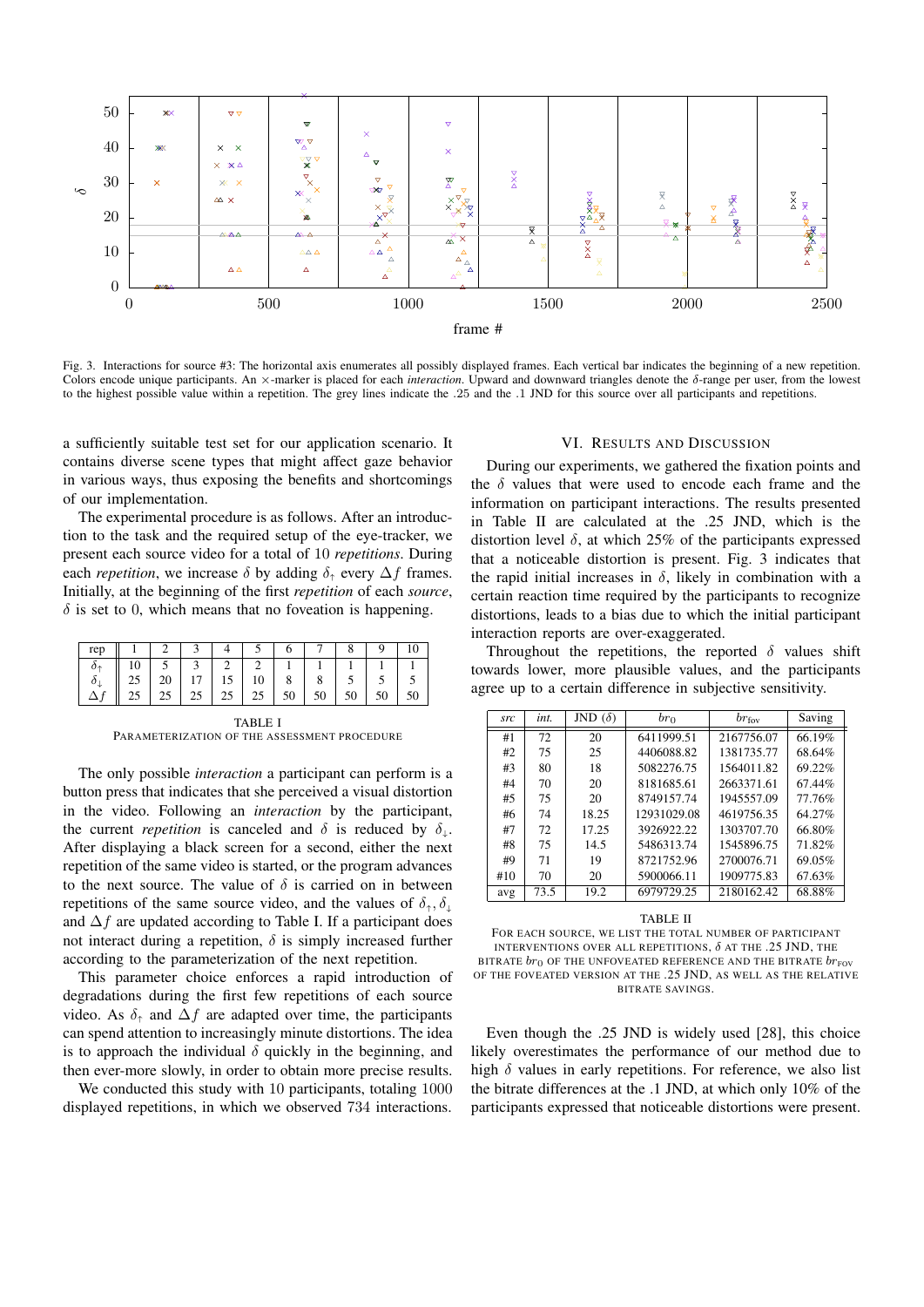

Fig. 4. Pixel fixation points of the whole repetition, corresponding to Fig. 5.



Fig. 5. Frame sampled from a video where severe distortions in the periphery went unnoticed. Extracted from participant #4, source #2, repetition #4.

| src | JND $(\delta)$ | $_{br_0}$   | $br_{\rm fov}$ | Saving |
|-----|----------------|-------------|----------------|--------|
| #1  | 18             | 6411999.51  | 2343415.84     | 63.45% |
| #2  | 22.            | 4406088.82  | 1484050.98     | 66.41% |
| #3  | 14.90          | 5082276.75  | 2207136.72     | 56.57% |
| #4  | 18             | 8181685.61  | 2861446.75     | 65.02% |
| #5  | 15             | 8749157.74  | 2528454.37     | 71.10% |
| #6  | 12             | 12931029.08 | 6066398.65     | 54.08% |
| #7  | 14             | 3926922.22  | 1475211.66     | 62.43% |
| #8  | 10.4           | 5486313.74  | 1885710.74     | 65.62% |
| #9  | 14             | 8721752.96  | 3456326.30     | 60.37% |
| #10 | 16             | 5900066.11  | 2208880.07     | 62.56% |
| avg | 15.43          | 6979729.25  | 2651704.20     | 62.55% |

TABLE III THE RESULTS OF TABLE II AT THE .1 JND

We utilize all recorded gaze paths for comparison, resulting in a whole 1000 foveated videos that are compressed at their JND level. Partial gaze paths that were recorded up to the  $n$ th frame and then discontinued due to participant interaction are compared against an unfoveated compression of the same source, which was also cropped at the  $n$ -th frame. When utilizing the average  $\delta$  at the 0.1 JND for all these comparisons instead of the per-video δ, we achieve an *average bitrate saving of* 63.24*%* in comparison to the baseline.

## VII. FUTURE WORK

The good experimental results motivate further work on research into foveated real-time video coding. A follow-up task would be to verify our findings in larger-scale studies, in which aim to deduce more generally valid recommendations on the parameter choices, as our current experiment is limited to rather few contents. Higher resolutions and screen sizes should, as mentioned earlier, further improve bitrate gains, since it is possible to reduce the quality in a larger share of each frame. We expect the limiting factor to be the increase in encoding time; this can be alleviated with task-specific hardware implementations.

A straightforward improvement for our exemplary x264 backend would be the dynamic introduction of I frames when large saccades are occurring. The current approach with frequent I frames ameliorates certain issues in this context, but raises other difficulties, mainly the high bitrate required for I frames in contrast to P frames. The reaction speed in terms of quality adjustment on longer saccades is a general problem in foveated video coding. This might be mitigated by higher framerates, which desired anyways in certain scenarios, such as video game streaming.

As the human eye is more sensitive to abrupt contrast changes and motion in peripheral vision [4], we assume that the discernibility of changes in coarsely quantized blocks can be reduced by simple post-processing such as blurring.

## ACKNOWLEDGMENT

Funded by the Deutsche Forschungsgemeinschaft (DFG, German Research Foundation) – Project-ID 251654672 – TRR 161 (Project A05).

#### **REFERENCES**

- [1] "Cisco Visual Networking Index: Forecast and Trends, 2017–2022," *Cisco Systems*, pp. 1–7, 2018.
- [2] Y. Chen, D. Murherjee, J. Han, A. Grange, Y. Xu, Z. Liu, S. Parker, C. Chen, H. Su, U. Joshi *et al.*, "An overview of core coding tools in the AV1 video codec," in *Picture Coding Symposium (PCS)*. IEEE, 2018, pp. 41–45.
- [3] L. Merritt and R. Vanam, "x264: A high performance H. 264/AVC encoder," 2006. [Online]. Available: http://neuron2.net/library/avc/  $overview_x264_v8_5.pdf$
- [4] B. A. Wandell, *Foundations of Vision*. Sinauer Associates, 1995. [Online]. Available: https://foundationsofvision.stanford.edu
- [5] J. Hirsch and C. A. Curcio, "The spatial resolution capacity of human foveal retina," *Vision research*, vol. 29, no. 9, pp. 1095–1101, 1989.
- [6] B. Girod, "Eye movements and coding of video sequences," in *Visual Communications and Image Processing: Third in a Series*, vol. 1001. International Society for Optics and Photonics, 1988, pp. 398–405.
- [7] Z. Wang and A. C. Bovik, "Embedded foveation image coding," *Transactions on Image Processing (TIP)*, vol. 10, no. 10, pp. 1397–1410, IEEE, 2001.
- [8] V. Hosu, F. Hahn, O. Wiedemann, S.-H. Jung, and D. Saupe, "Saliencydriven image coding improves overall perceived JPEG quality," in *Picture Coding Symposium (PCS)*. IEEE, 2016, pp. 1–5.
- [9] A. Patney, M. Salvi, J. Kim, A. Kaplanyan, C. Wyman, N. Benty, D. Luebke, and A. Lefohn, "Towards foveated rendering for gaze-tracked virtual reality," *ACM Transactions on Graphics (TOG)*, vol. 35, no. 6, p. 179, 2016.
- [10] G. Illahi, M. Siekkinen, and E. Masala, "Foveated video streaming for cloud gaming," in *19th International Workshop on Multimedia Signal Processing (MMSP)*. IEEE, 2017, pp. 1–6.